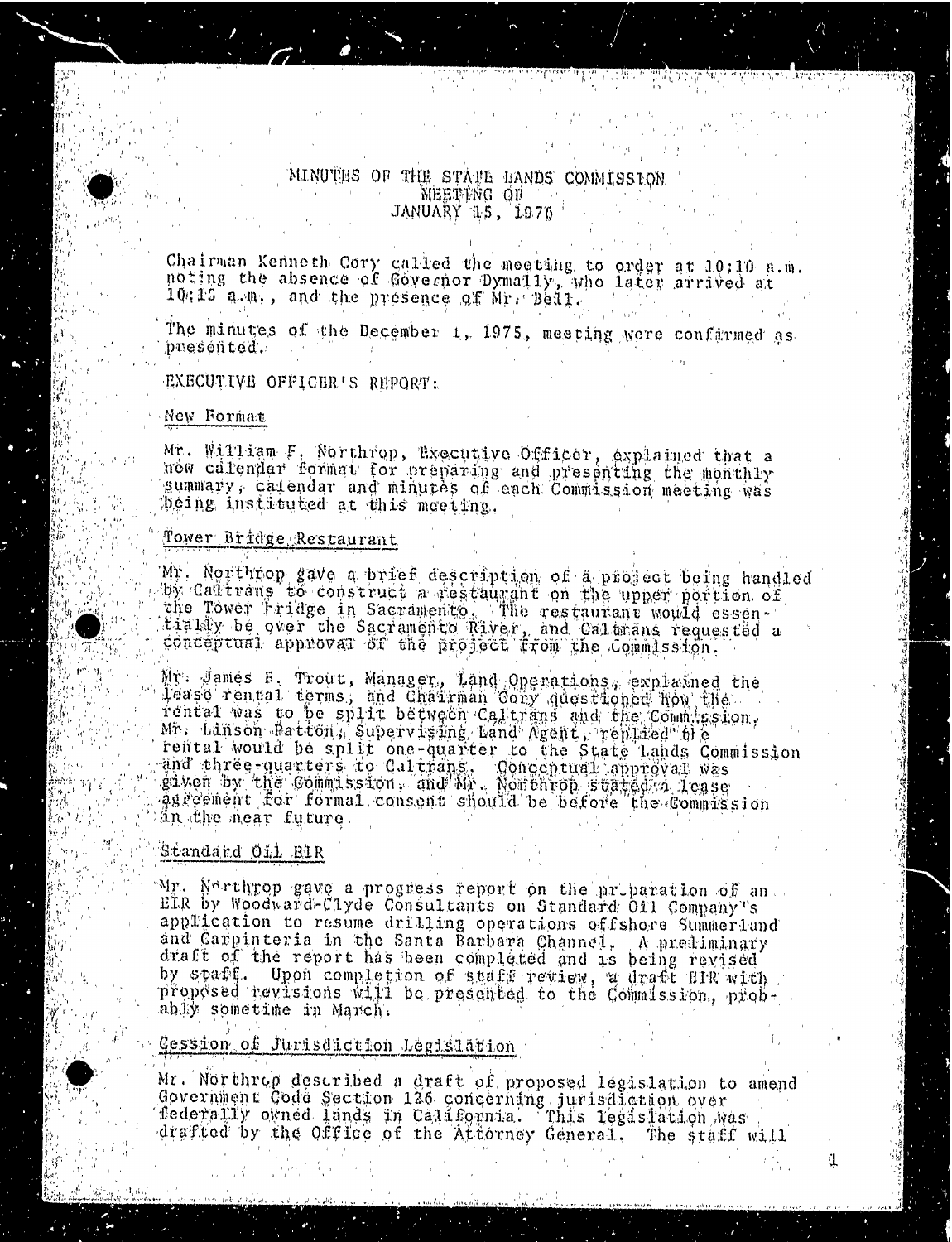bo working with legaslutive staff on introduction of a hill be working with legislative staff on introduction of a bill

#### solino Pipeatine Analysis

**SUPPORT TO THE TWO** 

th response to the Commission's request for an analysis of<br>the SOHIO proposal to transport Alaskan Crude oil from Long Beach to Midrand, Toxas, Mr. Northrop gave an explanation on a  $\emptyset$  proliminary rebort propared by staff. Beach to Midland, Toxas, Mr. Northrop gave an explanation on

Chairman Cory clarifled the Commission's request for such a<br>report, with respect to including all proposals by various oil companies, rather than limiting the report only to SOHIO. Mr. Northrop responded the more comprehensive report, which should be ready for Commission approval next month, would  $in$ clude all proposals. should be ready for Commission approximately in the commission approximately in the commission approximately i<br>The commission approximately in the commission approximately in the commission approximately in the commission

Mr. Northrop concluded his report by stating he would like to make preliminary statements when the Commissibeners reached<br>Calendar Ttems 4, 5, 6, and 7. make preliminary statements when the Commission and the Commissioners reached the Commissioners reached the Co<br>The Commission and the Commissioners reached the Commissioners reached the Commissioners reached the Commissio

Before the Commission started the Energy and Mineral Resources<br>Statewide section of the Calendar, Mr. Northrop responded to a request from Commissioner  $Dy$  mally on the current stouation  $\omega$ vith  $M_{\rm E,0}$  Zarb and the FEA.

Sânce the Last Commission moeting, Mr. Northrop met once with<br>Na Jerop in Nashington, D.C., and throc tames with RBA state din Calilfornia. Congressman Mark Hannaford has heen helpful.<br>In these meetings, and informed Mr. Northrop that he felt  $0$ alifornia. had a good opportunis y to get a fivorable idrity Tulting drom the TRA, since the State could lose production if it does not receive parity.

thother meeting with the FEA has been scheduled in Washington.<br>D.C., for January 22, 1976, which Mr. Northron plans to attend An informal rulling could be expected on of about February  $D_{\rm{max}}$   $\approx$   $1946$ , which Mr. Northern plans to attend to attend to attend to attend to attend to a  $\mathcal{U}_\mathbf{X}$  in  $\mathcal{U}_\mathbf{X}$  could be expected on or about February 1, and  $\mathcal{U}_\mathbf{X}$  is the expected on or about February 1, and  $\mathcal{U}_\mathbf{X}$ 

..'.... 1970, Month décontrol period will also be discussed at the January 22,<br>1976, heartng, Commissioner Dymally inquired about new and<br>61d oil, and it was explained that the definition of new oil has been changed from a 1972 base period to a 1974 base period. The State, therefore, cannot expect a large increase in income if the State sbould achieve the parity ruing as requested. The State, therefore, cannot expect a large increase in income

Mr. Northrop then described the new legislative formula whereby  $\sim$  has is until, at the end of 40 morths, all onl would the  $\phi$  presenting  $\phi$  and  $\phi$  and  $\phi$  and  $\phi$  on  $\phi$  on  $\phi$  and  $\phi$  and  $\phi$ bir. W. M. The epson, Manager, Long Beach Oper tions, is presently taking severe steps to keep Long Beach expenditures in line with revenue received dusing the next 40 months of graduated control.

baking severe steps to keep Long Beach expenditures in line The date for the next Commission meeting was confirmed for<br>February 26, 1976. The date for the next Commission meeting was confirmed for

 $\mathbb{M}$ ). Northrop<sup>t</sup>s written comments are attached as Exhibit "A".

". Mr. 1998 ". De la Monte de la Comments are attached as Andre a Comments and a la Comments are a comments an

2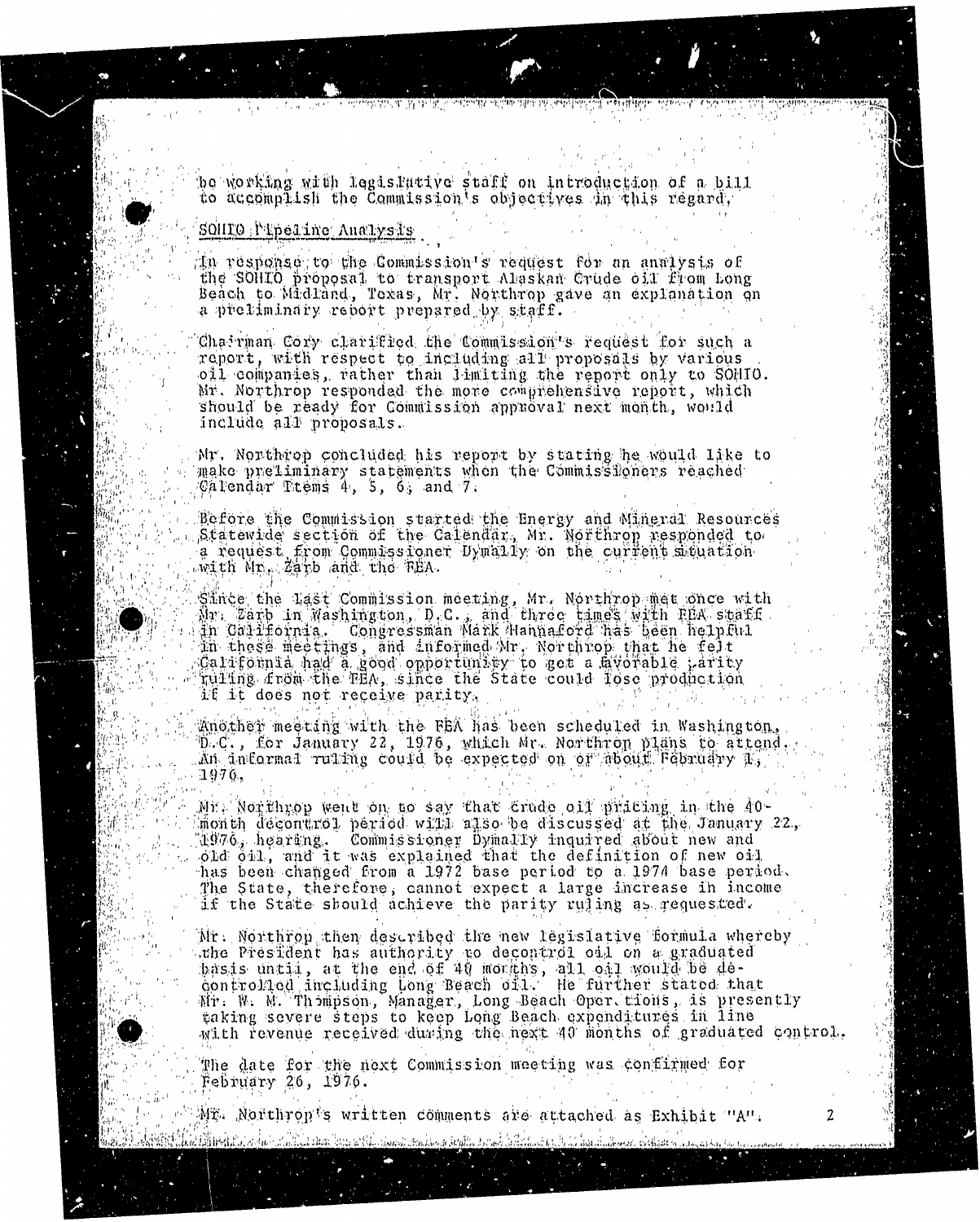## **EXHIBIT "A"**

**Sprange Cr** 

4. 174. 174. 488. 9

### BXECUTIVE OFFTCER'S REPORT

### STATE LANDS COMMISSION. MEETING January 15, 1976

by

## William F. Northrop

## NEW BORNAT

This meeting will inaugurate a new format for preparing. and presenting the monthly summary, calendar, and minutes of each Commission meeting. . The new methods provide a more orderly. calendar, and one in which the numbers of the summary Items dorrespond to the numbers of the calendar items  $-$  making it a simpler process for all to follow. In addition, we have been able to achieve significant savings in postage, labor, and baper materials,

## TOWER BRIDGE RESTAURANT WE A42

The California Department of Transportation is in the process of finalizing a lease with Sunstone International, Itd., to construct a restaurant building on the upper portion of the Tower Bridge. in Sacramento, Secause the restaurant would be, essentially, over the Sacramento River, CALTRANS has approached staff for consideration of such an arrangement.

"Under the plan, lease rental terms to the State are being" discussed in the amount of \$450 per year minimum for the commercial leaso; plus 1/2 percent of the restaurant's gross receipts. If you have no objection to the concept of having a public restaurant on the Tower Bridge; I will instruct staff to continue negotiations with CALTRANS - - in the hone that we can come bac'. to

Adm. SLC Calendars

ڐ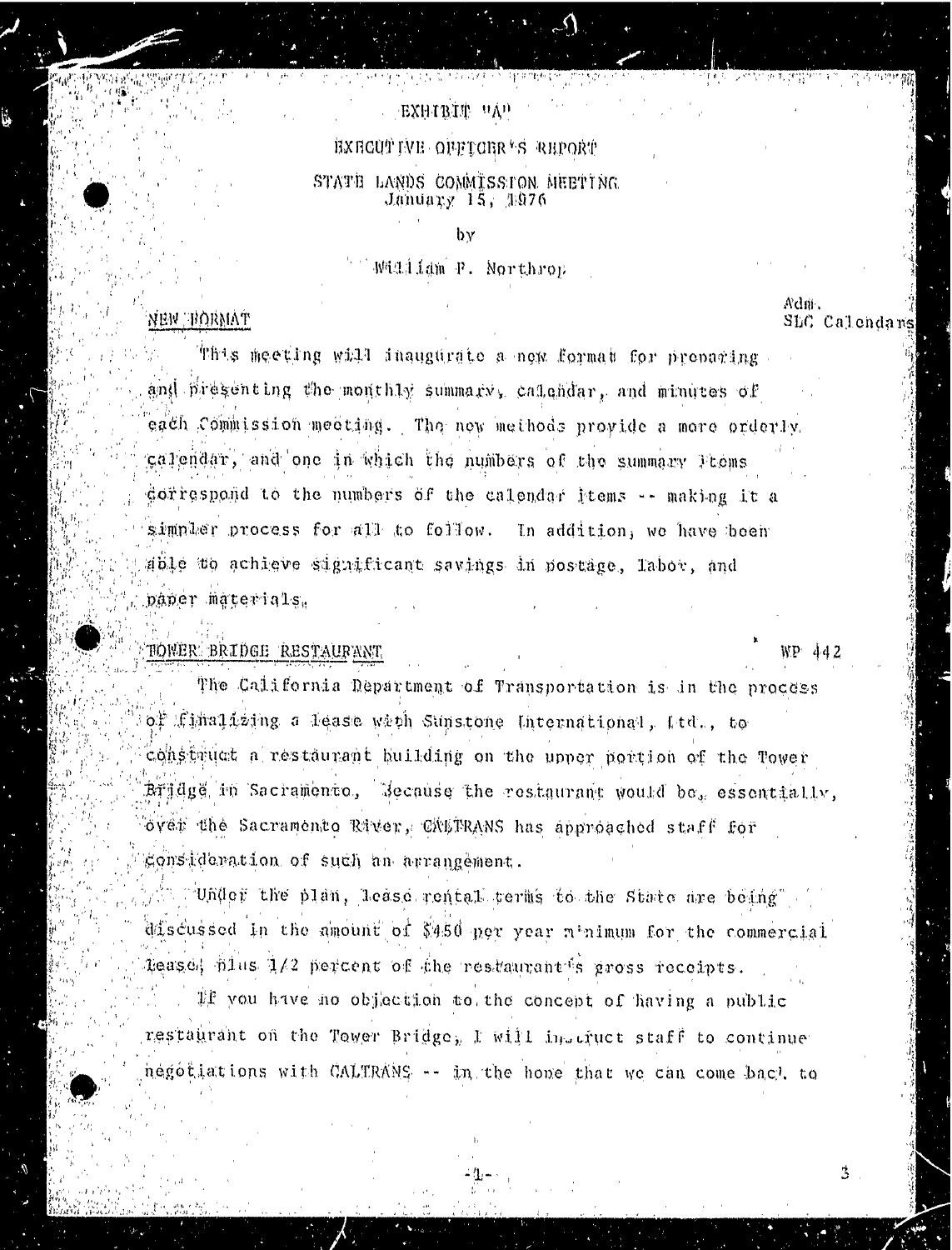you soon for approval on lease terms. If you approve the concept, a proposed lease agreement could be brought before you within the near future for formal consent in compliance with all rules and regulations .

# STANDARD OIL EIR W 9732

Last July the Commission authorized staff to enter into a  $c$ ontract with Woodward -Clyde Consultants for preparation of an EIR' on Standard Oil Company's anplication to resume drilling oner. tions offshore Summerland and Carpinteria in the Santa Barbara . Channel.

A preliminary draft of the report has been completed and staff is currently reviewing the material. Upon completion of staff review, revisions will be made and ' he draft Environmental Impact Report submitted to. your consideration. This should be sometime in March. The document would then be circulated in accordance with CEQA requirements. We would propose to hold a public hearing on the matter in late Spring.

# CESSION LEGISLATION W 1163.8

4.

We have received from the Office of the Attorney General a draft of proposed legislation to amend Government Code Section 126 concerning jurisdiction over federally owned lands in California. The proposed amendment would allow the State to change fits exclusive jurisdiction over such lands to a jurisdiction that would be concurrent with the Federal Government, except in certain cases; Authority is also provided for the State Lands Commission to limit cessions of concurrent jurisdiction. Such limitations would be specified and made a part of the Commission's orders and resolutions.

 $-2.$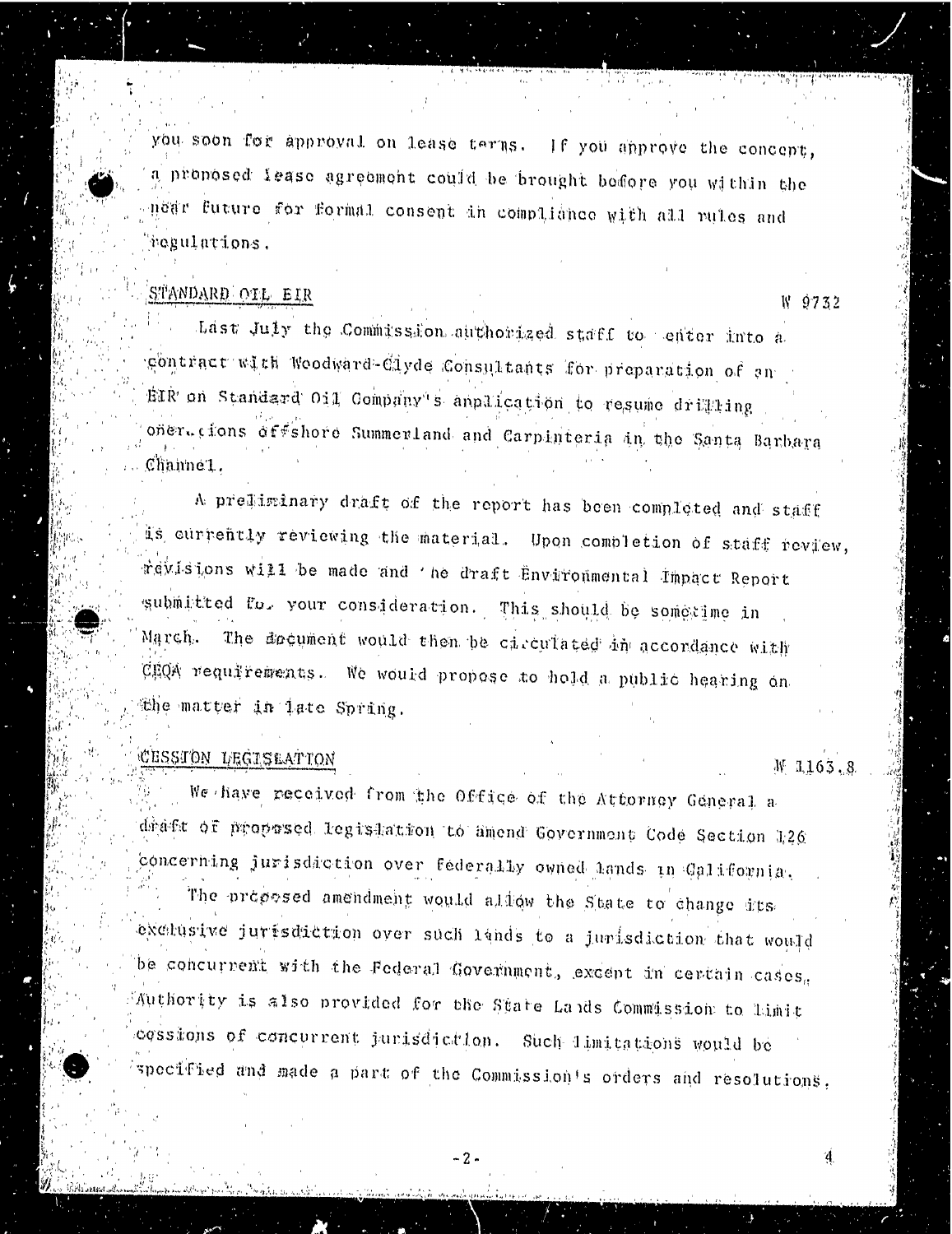Our staff will be working with legislative stuff on introduc $#$ ion of a  $1.411$  to accomplish these purposes.

## SOHIO PIPELINE ANALYSIS **SOHIO PIPELINE ANALYSIS**

5

In response to the Commission's request for an analysis of the SOHIO proposal to transport Alaskan crude oil from Long Beach to Midland, Texas, staff has prepared a preliminary report (which you have before you).

This document is the initial portion of a mome comprehensive report which considers California's total ability to import, refine, and transport crude oil and natural gas coming into the State from Alaska and foreign sources. The more comprehensive report will be submitted to you next month.

### GRANTED LANDS

Mr. Chairman., when the Commissioners reach Calendar Item 4 would like to make a preliminary statement concerning that Item as well as Items 5; 6 and 7.

- 3.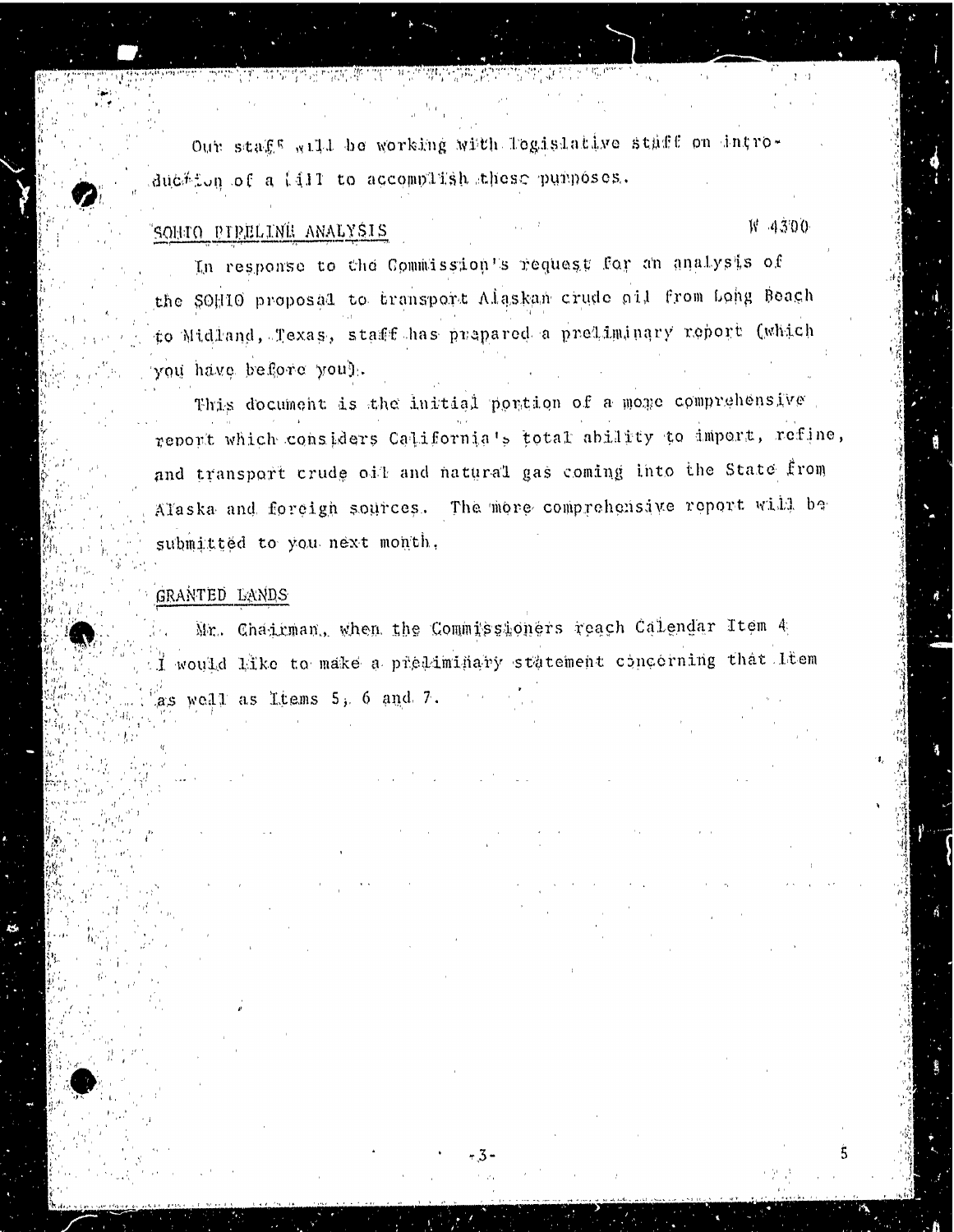### STATH OF CALIFORNIA

# Minutes of the Meeting of the State Land's Commission Sacramento, California

#### APPEARANCES

Present: Kenneth Cory, State Controller, Chairman Roy M. Bell, Director of Finance, Commissioner Mervyn M. Dywarty, Lieutenant Gov Commissioner (arrived at 10 :15"a.a.)

Staff Members in Attendance: William F. Northrop, Executive Officer<br>Orthopic C. Udobe, Craft Course. Robert .C. Hight, Staff Coy .<br>Tense II Minist Monggon James F. Trout, Manager, Land Operations Donald J. Everitts, Manager, Energy and Miner Resources Development Diane Jones, Secretary

Also in Attendance :

Representing the Office of the Attorney General N.. Gregory Taylor, Assistant Attorney General Katherine E. Stone, Deputy Attorney General

Re Minute Item 1 - Reconsideration of Commission Action

to che Issuance of a Dredging Pe Antone Dowre Honorable John A. Nejedly, Seventh Senatorial District, California Legislature Antone Dowrelto, in pro per (did not speak) Frank C. Boerger, Consulting Engineer, representing Dowrelio Yacht Harbor (did not speak)

Re Minute Itom 2 - Amendment of Commercial Lease PRC 2052; Anona Funbar Perry, dba Perry's Boat Harbor Anona Dunbar Perry; in pro per

Re Minuto Item 8 - Authorization (Bid) to Purchase State<br>Application (Bid) to Purchase State (Application SA 5577) County of La L. J. Bingham, County Supervisor, County Lassen Dick Uptegrove, Deputy Road Commissioner, County of Lassen

6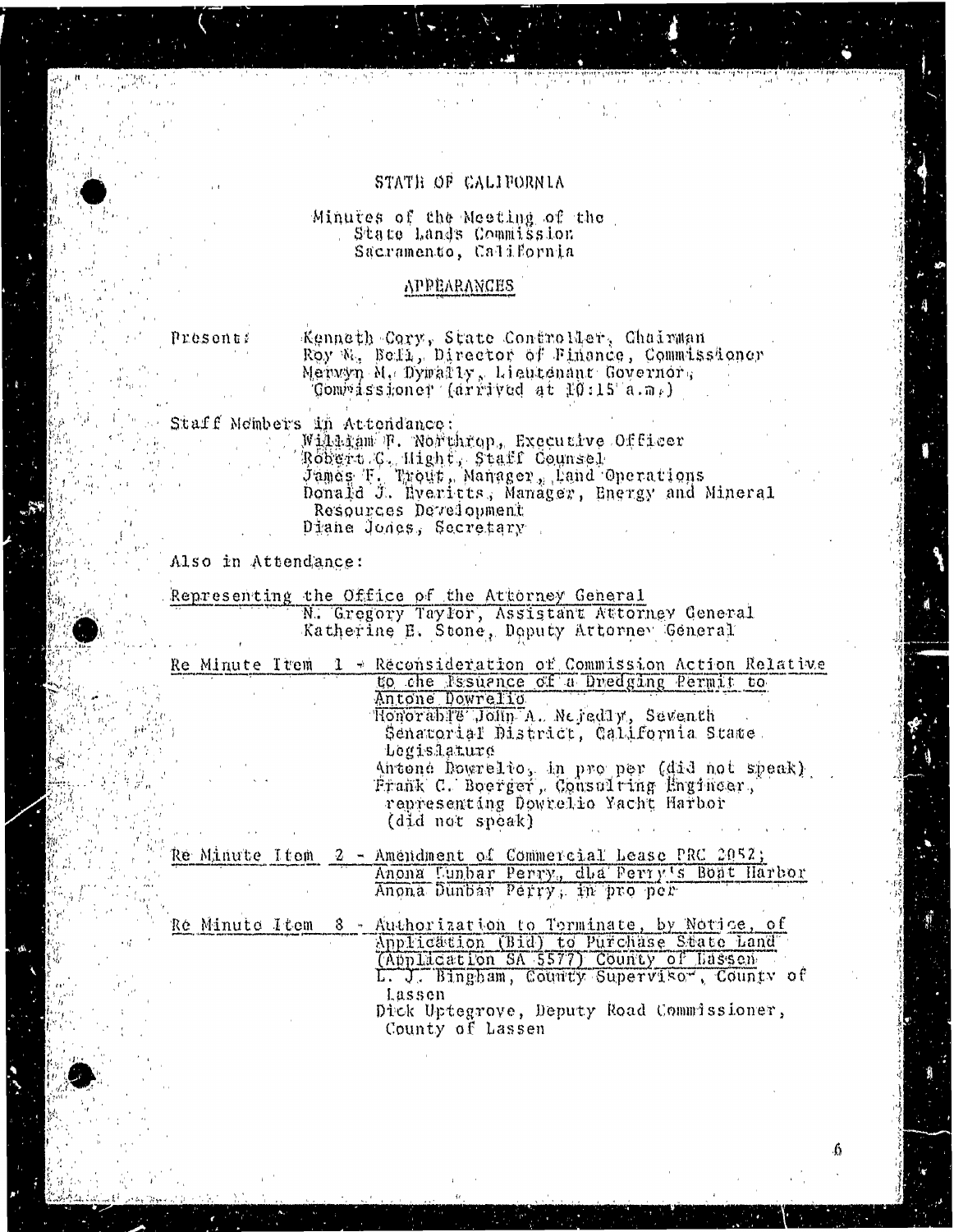## Re Minute item 22 - Approval of Proposed Drilling of New Wells Exchange Oil and Cas Lease n 3921 Bur Oil and Gas Company C. E. (Bill) Woods, representing Bur Oil and Gas Compan

부잡

Ŵ

## Re Minute Itom 24 - Quitelaim of Oil and Gas Lease PRC 220. Corporation , e James Arthur  $\psi$ an $\mathbb{F}_4$  an pro

 $\mathcal{I}$